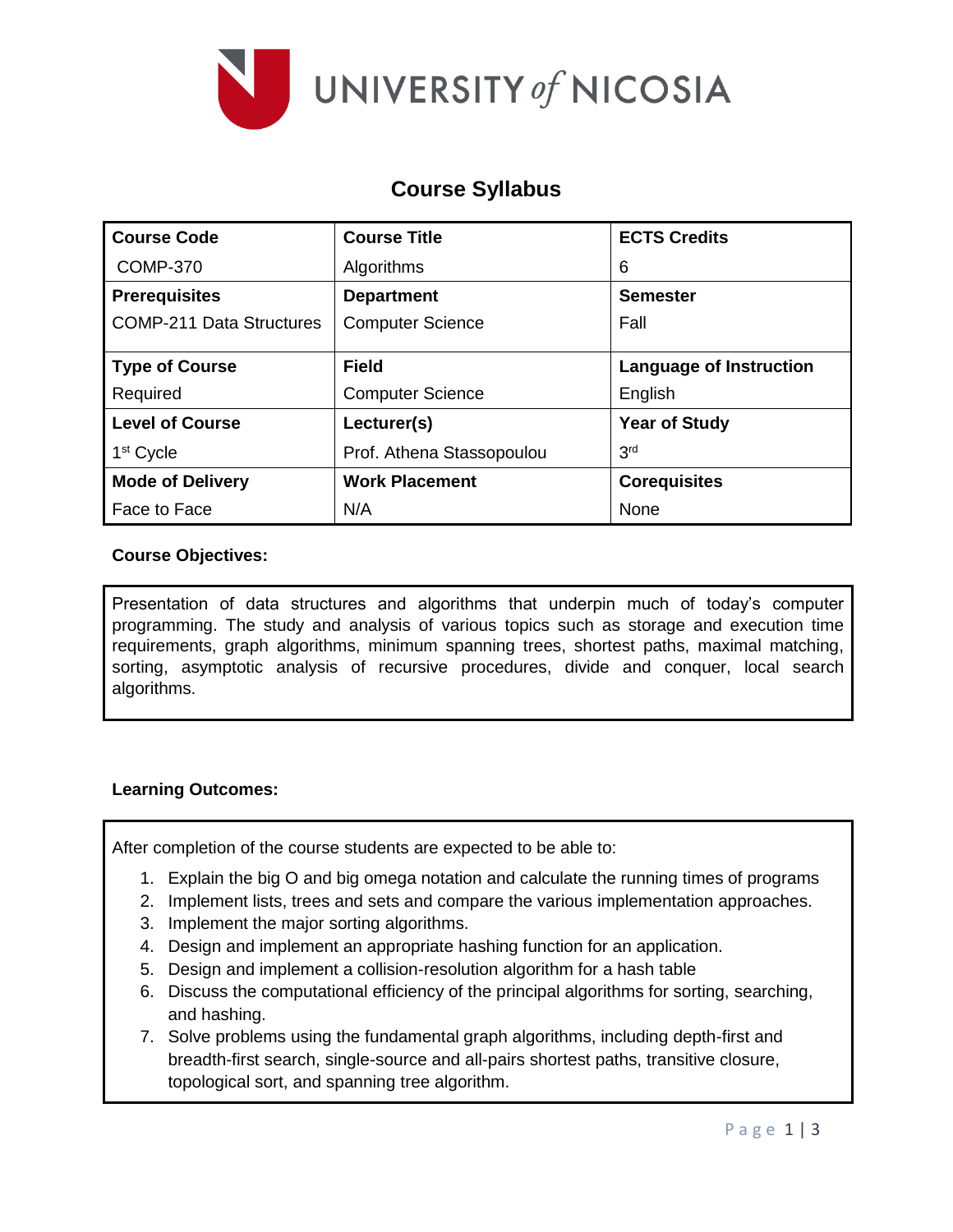

8. Demonstrate the following capabilities: evaluate algorithms, select the appropriate algorithm for solving a particular problem and justify the choice, and implement the algorithm in a programming context.

#### **Course Content:**

- 1. Design and analysis of algorithms, running time of a program, Big-Oh and Big-Omega **Notation**
- 2. Basic data types: lists (stacks and queues) and their implementations (arrays, linked lists)
- 3. Trees: Basic terminology, ordering of nodes, Implementation of Trees, binary trees, Huffman codes
- 4. Basic operations on sets and their implementation, Hashing (hash table, open and closed hashing, hash functions) , priority queues
- 5. Directed graphs: Single Source Shortest Path, All Pairs Shortest Path, Transitive Closure, Graph traversal, Topological Sorting, strong components
- 6. Undirected graphs: Minimum-Cost Spanning trees, traversals, graph matching
- 7. Sorting: bubblesort, insertion sort, selection sort, quicksort. Analysis of each sorting algorithm
- 8. Algorithm analysis techniques: Recursive programs, mergesort, solving recurrence equations.

## **Learning Activities and Teaching Methods:**

Lectures, Practical Exercises and Assignments

#### **Assessment Methods:**

Mid-term exam, Projects, Assignments, Final Exam.

#### **Required Textbooks / Readings:**

| <b>Title</b> | Author(s)                                           | <b>Publisher</b> | Year | <b>ISBN</b>           |
|--------------|-----------------------------------------------------|------------------|------|-----------------------|
| Algorithms   | S. Dasgupta, C.<br>Papadimitriou<br>and U. Vazirani | McGraw-Hill      | 2008 | 978-0-07-<br>352340-8 |